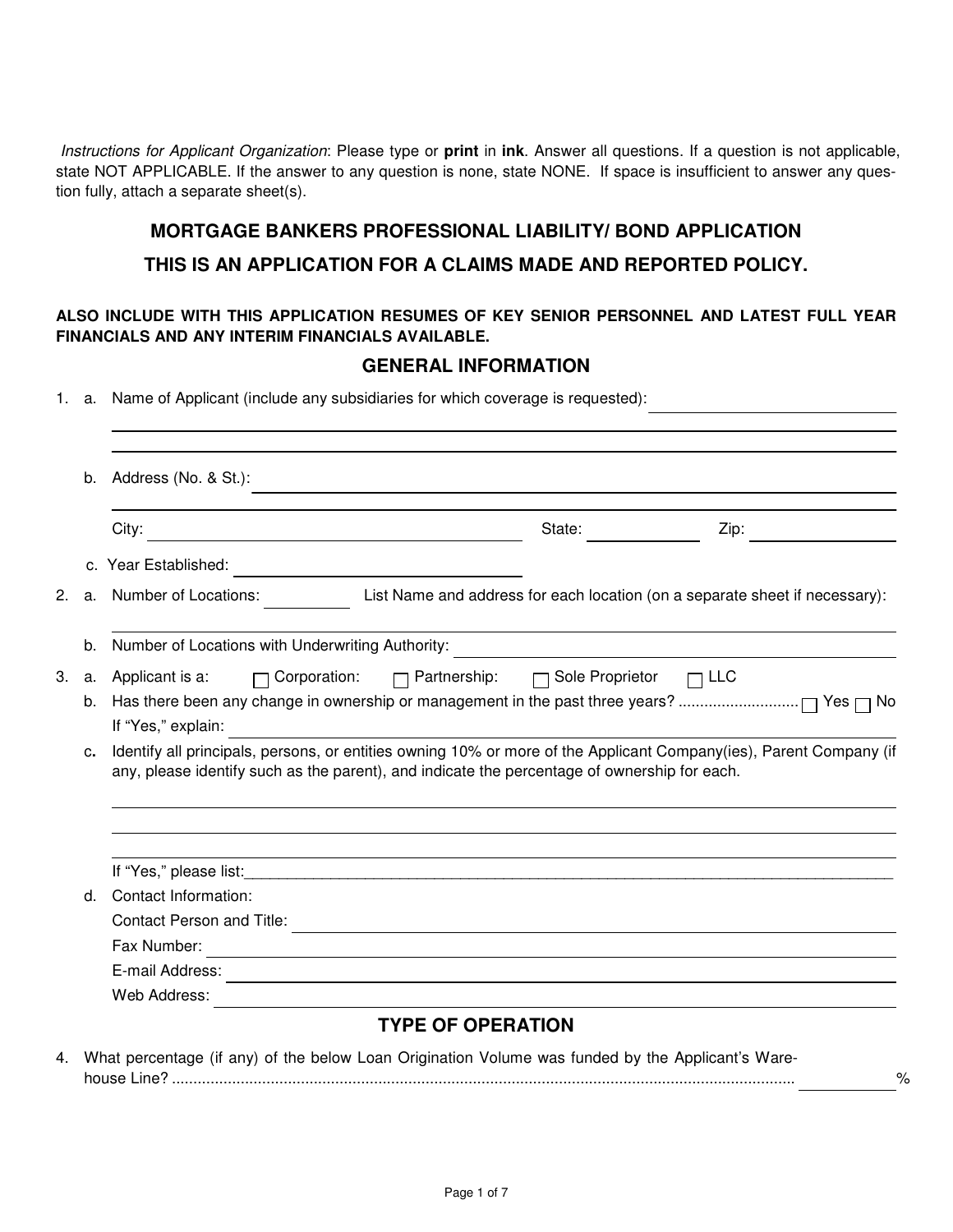5. Mortgage Banking/ Mortgage Brokering Activities for the twelve (12) months ending:

|    |                             | Number of Loans Dollar Volume                    |      |
|----|-----------------------------|--------------------------------------------------|------|
| a. | Servicing:                  | the control of the control of the control of     |      |
| b. | Origination:                | the control of the control of the control of the |      |
| c. | Origination Percentage:     |                                                  |      |
|    | 1-4-Family Residential      |                                                  | %    |
|    | Multi-family                |                                                  | %    |
|    | Other Income Property       |                                                  | %    |
|    | Other (please describe      |                                                  | %    |
|    |                             | Total                                            | 100% |
| d. | Type of Loans Originated:   |                                                  |      |
|    | FHA/VA/Conventional         |                                                  | ℅    |
|    | Second/Equity Line Lending  |                                                  | $\%$ |
|    | <b>Construction Lending</b> |                                                  | %    |
|    | Mobile Home Lending         |                                                  | ℅    |
|    | Sub-Prime (please describe* |                                                  | %    |
|    | Other (please describe      |                                                  | $\%$ |
|    |                             | Total                                            | 100% |

## **\* (Note: If any Sub-Prime Loans, must complete Lending Supplemental Application: Sub-Prime Loans are those loans with a FICO score of 619 or less)**

6. Does the Applicant act as a master servicer of loans? ................................................................................ Yes No

If "Yes," please provide details (including dollar amount of activity and source of funding):

7. List current number of employees by the following activities a. Mortgage Banking Professional Employees

|    | <b>MORGAGO Barming Froroccional Employ Coo</b>                       |                        |
|----|----------------------------------------------------------------------|------------------------|
|    | (1) Board of Directors, Corporate Officers                           |                        |
|    | (2) Loan Production                                                  |                        |
|    | (3) Loan Servicing                                                   |                        |
|    | (4) All Other Professional                                           |                        |
| b. | Non-Mortgage Banking Professional Employees                          |                        |
|    | c. Clerical Employees                                                |                        |
|    |                                                                      | <b>Total Employees</b> |
| d. | Independent Loan Originators acting as Independent Contractors (ICs) |                        |
|    |                                                                      | No.<br>Yes             |

**(Please note coverage for ICs is only available if quoted by underwriters and that we will only provide coverage for ICs that do only loan origination services for you and do not work for anyone else.)**

# **COMPANY PROCEDURES**

| 8.                                                                                                    | Please confirm the Applicant has procedures to assure timely and proper disclosure of Good Faith |  |  |
|-------------------------------------------------------------------------------------------------------|--------------------------------------------------------------------------------------------------|--|--|
|                                                                                                       |                                                                                                  |  |  |
| Does the Applicant know of any or have any reported violations of laws in any of the following:<br>9. |                                                                                                  |  |  |
|                                                                                                       |                                                                                                  |  |  |
|                                                                                                       |                                                                                                  |  |  |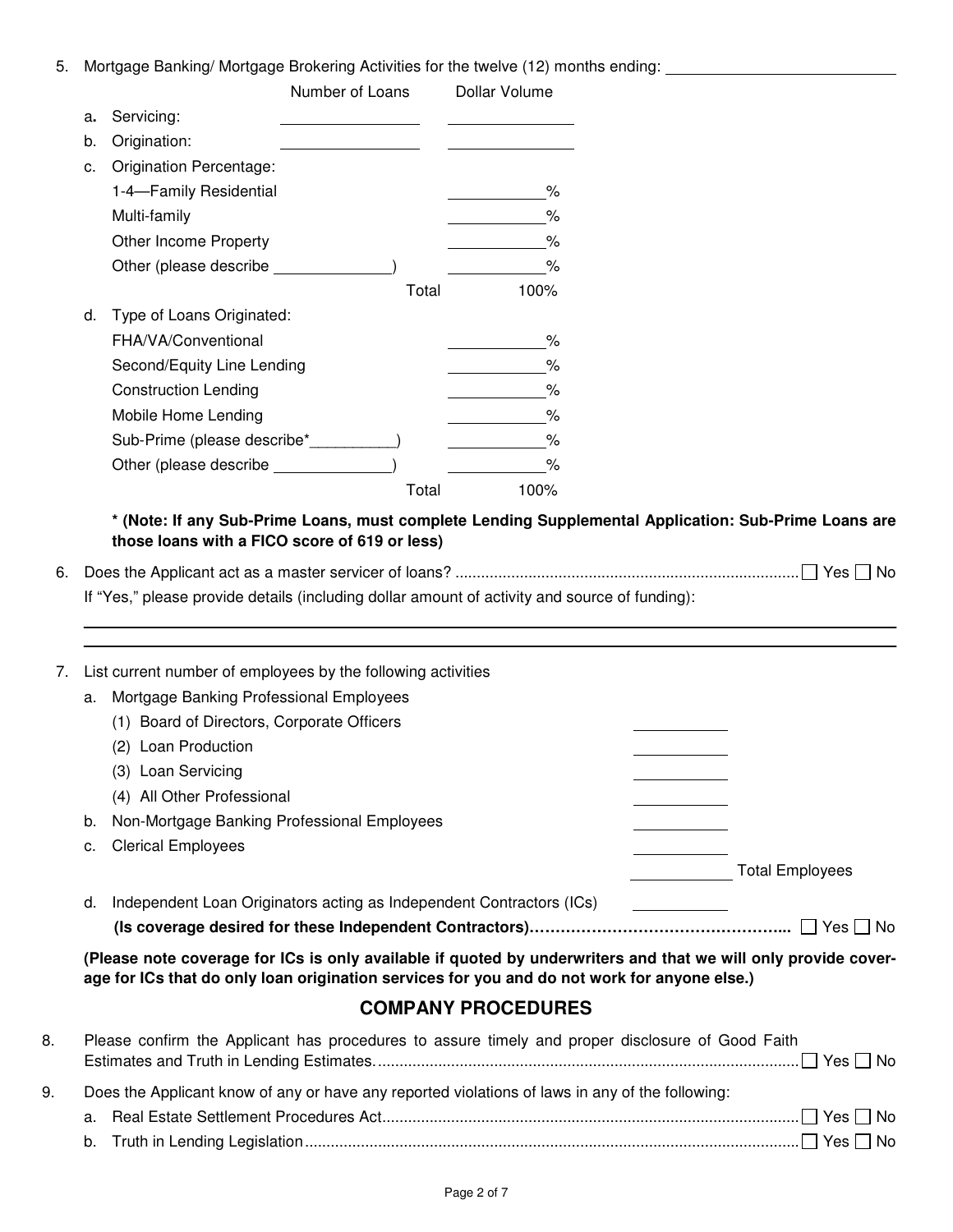|    | Does the Insured have written policies with respect to the above as shown in question 9. (a., b., or c.),                                                                                                                                     |
|----|-----------------------------------------------------------------------------------------------------------------------------------------------------------------------------------------------------------------------------------------------|
|    |                                                                                                                                                                                                                                               |
|    |                                                                                                                                                                                                                                               |
|    | If so, who assigns the appraisals (list the person's position)?                                                                                                                                                                               |
|    | If "No," please advise how the Applicant protects itself from collusion between an appraiser and a loan officer.                                                                                                                              |
| а. | Please describe below how denials of credit are offered.                                                                                                                                                                                      |
| b. | How has the Applicant addressed (including any new procedures or policies) the issue of predatory lending prac-<br>tices to prevent lawsuits in this area?                                                                                    |
|    | What percentage of the number of total loans originated are reviewed by separate quality control per-<br>%<br>Does the Applicant obtain or anticipate revenues from any other services other than Loan Origination<br>If so, please describe. |
|    | To what professional associations does the Applicant firm belong?                                                                                                                                                                             |
|    | If so, please provide details as to when and what caused the repurchase.                                                                                                                                                                      |
| a. | Does the Applicant operate in states which require a Mortgage Broker or Mortgage Correspondent                                                                                                                                                |
| b. |                                                                                                                                                                                                                                               |
| с. | Has the Applicant had any investigations into licensing or are there any ongoing license investiga-                                                                                                                                           |
|    | If "Yes," please provide full details of investigation including the outcome and/or status:                                                                                                                                                   |
| d. | Does the Applicant commingle Investor funds or any other funds required to be segregated by law                                                                                                                                               |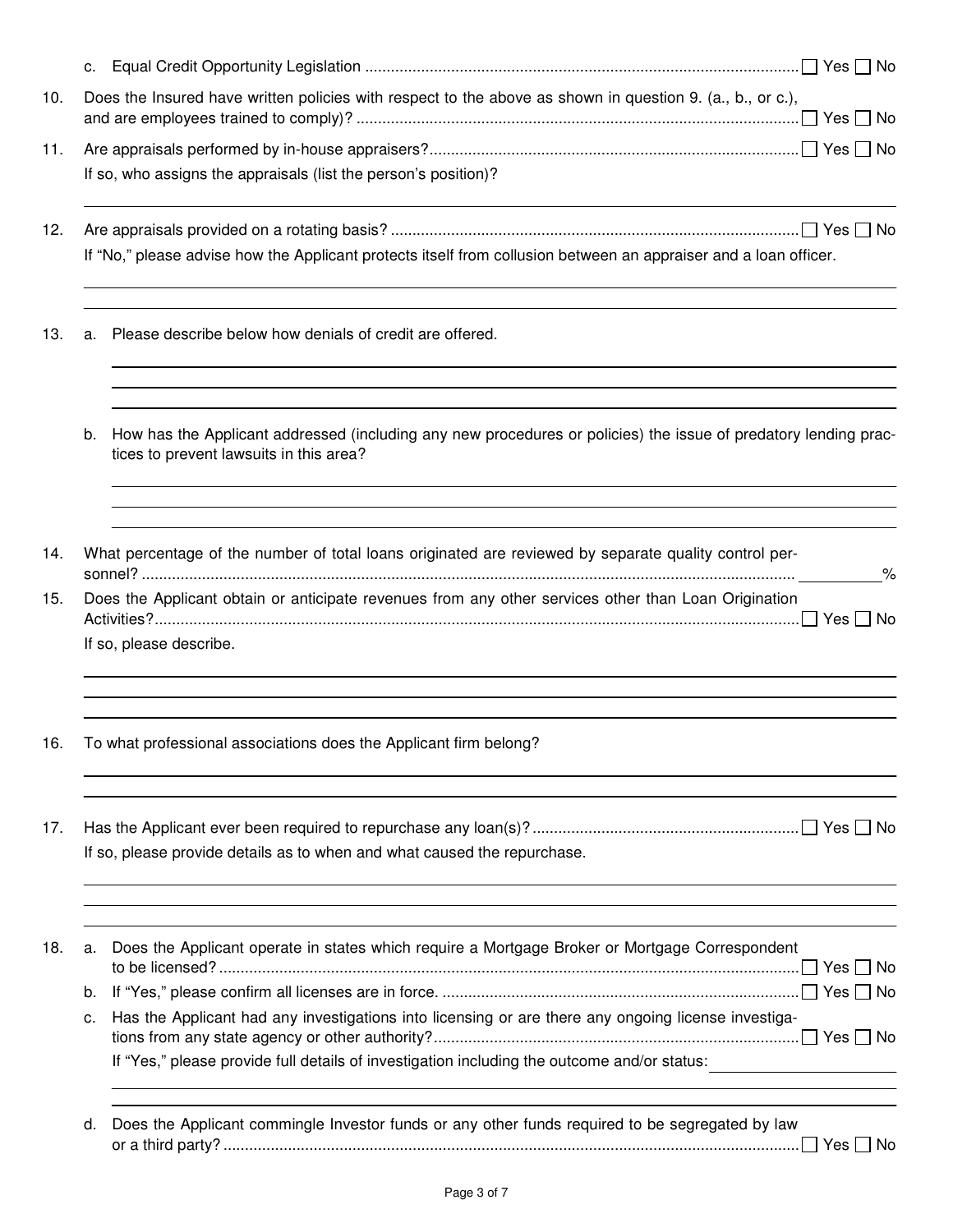|     | е.                                                                                                                                                                                                                                                                                                                                                                                                          |
|-----|-------------------------------------------------------------------------------------------------------------------------------------------------------------------------------------------------------------------------------------------------------------------------------------------------------------------------------------------------------------------------------------------------------------|
|     | f.                                                                                                                                                                                                                                                                                                                                                                                                          |
|     | If "No" to question 18.e. or 18.f., how does the Applicant train new employees and/or confirm that managers are<br>performing according to company guidelines?<br><u> 1989 - Johann Harry Harry Harry Harry Harry Harry Harry Harry Harry Harry Harry Harry Harry Harry Harry Harry</u>                                                                                                                     |
| 19. |                                                                                                                                                                                                                                                                                                                                                                                                             |
|     | If so, how does the Applicant protect itself from claims from consumers on "Do Not Call Lists/registries"?                                                                                                                                                                                                                                                                                                  |
|     |                                                                                                                                                                                                                                                                                                                                                                                                             |
| 20. | (Note Fraud coverage may be available, but is not the same as Fidelity Bond or Mortgage Bankers Bond coverage.)                                                                                                                                                                                                                                                                                             |
|     | b. Is the Applicant interested in a proposal for the broader form of Mortgage Fraud Insurance, if available?                                                                                                                                                                                                                                                                                                |
| 21. |                                                                                                                                                                                                                                                                                                                                                                                                             |
| 22. | Does the Applicant have a fraud guard protection system or similar procedure to verify legitimacy of borrowers by                                                                                                                                                                                                                                                                                           |
| 23. | Does the Applicant utilize Automated Valuations and compare to on site appraisals:<br>$Post Closing$                                                                                                                                                                                                                                                                                                        |
| 24. | a. Does the Applicant utilize a tracking system throughout the loan process such as "ENCOMPASS" or other similar                                                                                                                                                                                                                                                                                            |
|     | Does the Applicant utilize a checklist (manual or automated) to confirm all appropriate steps have been accom-<br>b.                                                                                                                                                                                                                                                                                        |
| 25. | Please confirm that the Applicant has dual controls in place so that no single person can control the loan throughout                                                                                                                                                                                                                                                                                       |
| 26. | If the Applicant originates loans through mortgage brokers submitting to the Applicant, are the following coverages<br>required of the Mortgage Broker to do business with the Applicant?<br>a. Fidelity/Employee Dishonesty Bond (also knows as a Mortgage Bankers Bond) Yes □ No                                                                                                                          |
|     | Note that a credit for the Insured's premium may be allowed if the Insured requires the mortgage brokers it works with to<br>have both Fidelity, E&O and Professional Liability coverage.                                                                                                                                                                                                                   |
| 27. | Please confirm the following:<br>The Applicant verifies all firms or individuals it does business with are licensed as required by law in each jurisdic-<br>a.<br>b. If the Applicant has "1099 employees" working in any of its branch operations (or home office) under the Appli-<br>cant's own name, the Applicant requires the 1099 loan originator to warrant that it originates loans solely for the |
| 28. | Does the Applicant not only verify that it's originators (both employees and 1099 status) are licensed, but also are not                                                                                                                                                                                                                                                                                    |
| 29. | Has the Applicant hired within the last 12 months a large number (more than 20% of the Applicants total staff at the                                                                                                                                                                                                                                                                                        |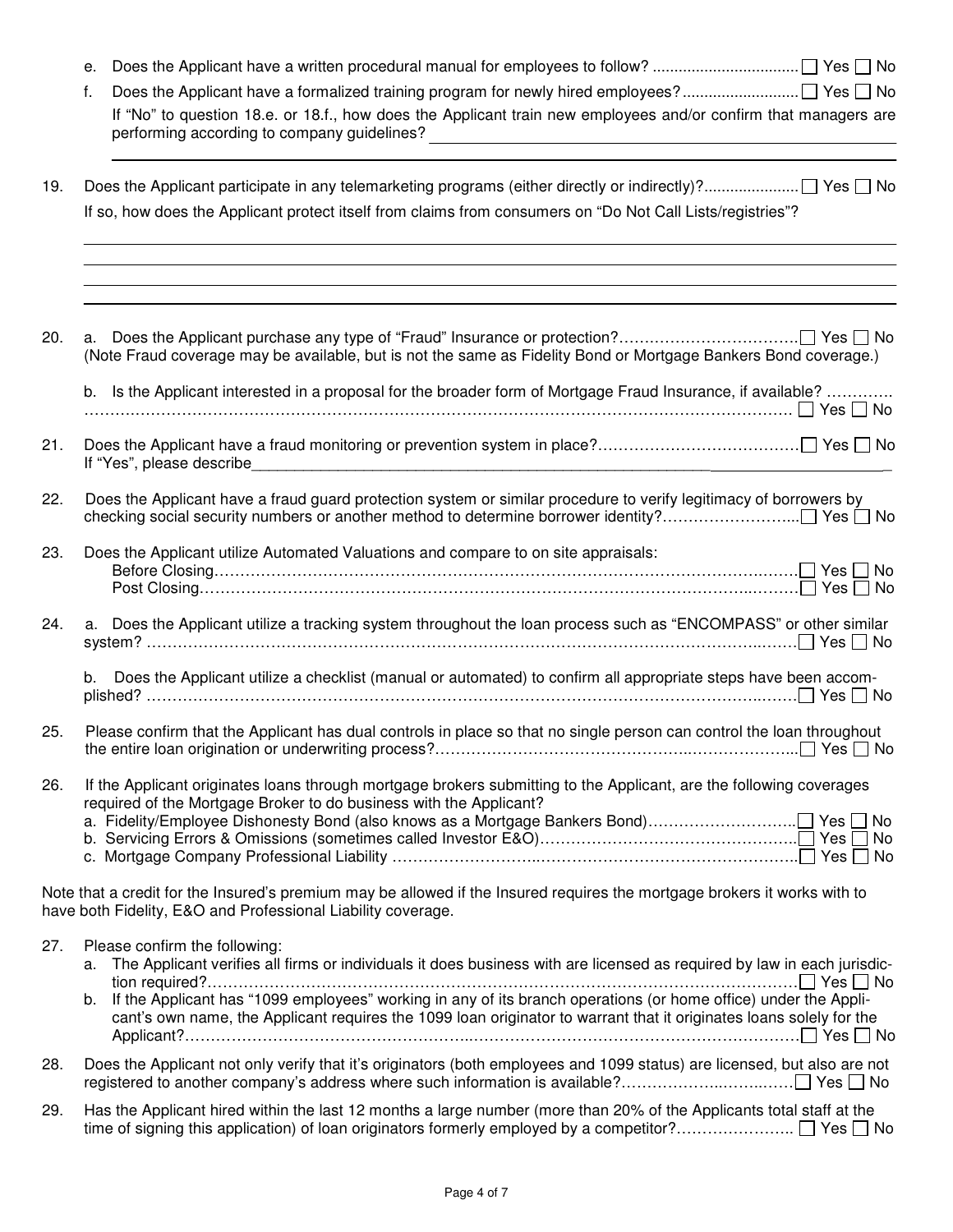# **AUDITING/QUALITY CONTROL INFORMATION**

| 30. | Does the applicant utilize MARI for:<br>b. New Mortgage Brokers?……………………………………………………………………………………… □ Yes □ No                |                                          |         |                                        |            |         |                   |
|-----|-----------------------------------------------------------------------------------------------------------------------------|------------------------------------------|---------|----------------------------------------|------------|---------|-------------------|
| 31. | Are discretionary audits to be done at request of managers or due to litigation or other triggers of audits not part of the |                                          |         |                                        |            |         |                   |
| 32. | Does the Applicant's Quality Control function include a new originator review and a review of new branches (if appli-       |                                          |         |                                        |            |         |                   |
| 33. |                                                                                                                             |                                          |         |                                        |            |         |                   |
| 34. |                                                                                                                             |                                          |         |                                        |            |         |                   |
| 35. |                                                                                                                             |                                          |         |                                        |            |         |                   |
|     |                                                                                                                             |                                          |         | <b>INSURANCE AND CLAIM INFORMATION</b> |            |         |                   |
| 36. |                                                                                                                             | Do you currently carry the following:    |         |                                        |            |         |                   |
|     |                                                                                                                             |                                          |         |                                        |            |         |                   |
|     |                                                                                                                             | If "Yes," please complete the following: |         |                                        |            |         |                   |
|     |                                                                                                                             | Policy Period                            | Carrier | Limit of Liability                     | Deductible | Premium | <b>Retro Date</b> |
|     | b.                                                                                                                          |                                          |         |                                        |            |         |                   |
|     |                                                                                                                             | If "Yes," please complete the following: |         |                                        |            |         |                   |
|     |                                                                                                                             | <b>Policy Period</b>                     | Carrier | Limit of Liability                     | Deductible |         | Premium           |
|     | c.                                                                                                                          |                                          |         |                                        |            |         |                   |
|     | If "Yes," please complete the following:                                                                                    |                                          |         |                                        |            |         |                   |
|     |                                                                                                                             | Policy Period                            | Carrier | Limit of Liability                     | Deductible |         | Premium           |
|     | d.                                                                                                                          |                                          |         |                                        |            |         | Yes $\Box$ No     |
|     | If "Yes," please complete the following:                                                                                    |                                          |         |                                        |            |         |                   |
|     |                                                                                                                             | <b>Policy Period</b>                     | Carrier | Limit of Liability                     | Deductible | Premium | <b>Retro Date</b> |
|     |                                                                                                                             |                                          |         |                                        |            |         |                   |

37. Was prior coverage ever cancelled or non-renewed? (OTHER THAN BEING NON-RENEWED DUE TO THE CARRIER NO LONGER WRITING THIS TYPE OF COVERAGE) (NOT APPLICABLE TO MIS-SOURI APPLICANTS) .................................................................................................................................. Yes No

## **IF "YES," PLEASE EXPLAIN REASON FOR NON-RENEWAL OR CANCELLATION.**

38. During the past five years, has the Applicant or any predecessor in business or any of the past or present partners, Officers, Directors, or employees been the subject of an investigation, reprimand, disciplinary action, criticism, or filed complaint by the FHA, VA, PMI carrier, any investor, authority, or governmental agency? ..................................................................................................................................... Yes No **If "Yes," how many?** 

If "Yes," provide full details for each circumstance.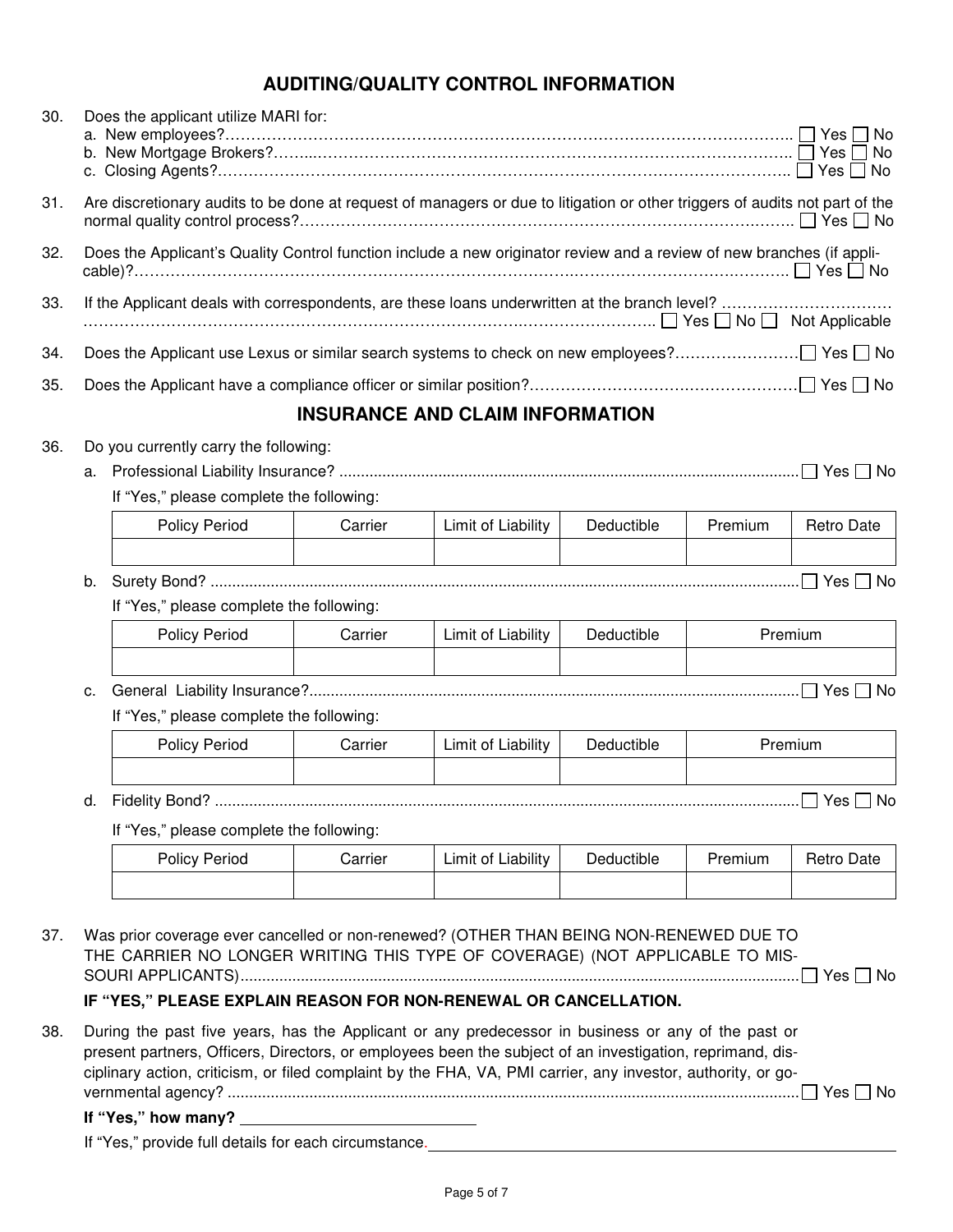| 39. | Has any professional liability claim or suit ever been brought against the Applicant and/or any prede-                                                                                                                                                                                                                                                                                                                        |
|-----|-------------------------------------------------------------------------------------------------------------------------------------------------------------------------------------------------------------------------------------------------------------------------------------------------------------------------------------------------------------------------------------------------------------------------------|
|     | If "Yes," how many?                                                                                                                                                                                                                                                                                                                                                                                                           |
|     | If "Yes," please complete a Claim Supplement/Potential Claim Supplement for each.                                                                                                                                                                                                                                                                                                                                             |
| 40. | Does the applicant, or any predecessor in business or any of the past or present partners, Officers, Directors, or<br>employees have any reasonable basis:                                                                                                                                                                                                                                                                    |
|     | a.                                                                                                                                                                                                                                                                                                                                                                                                                            |
|     | to believe that the applicant or any predecessor in business or any of the past or present partners,<br>b.<br>Officers, Directors or employees are aware of any circumstances, incidents, or situations during the<br>past five years which may result in claims being made against the applicant, any of the past or<br>present partners, Officers, Directors or employees or former employees of the applicant?  T Yes □ No |
|     | If "Yes," how many?                                                                                                                                                                                                                                                                                                                                                                                                           |
|     | If there is knowledge of any such fact, circumstance, or situation, any claim or action subsequently ema-<br>nating therefrom shall be excluded from coverage under the proposed insurance.                                                                                                                                                                                                                                   |
|     | 41. Coverage request                                                                                                                                                                                                                                                                                                                                                                                                          |
|     | a Dustana di Julian Dustana di Latin di Tanzania di Tanzania di Tanzania di Tanzania di Tanzania di Tanzania d<br>القمامي المتكسم متمسمات المامسية المستند                                                                                                                                                                                                                                                                    |

- a. Professional Liability  $\quad \text{\AA}}$   $\quad \text{mean}$  each wrongful act Limit requested  $\qquad \quad \text{\$} \qquad \qquad \quad \text{\$}$
- b. Professional Liability

Deductible requested  $\quad$  \$ each wrongful act

### **Please include the following items with this application:**

**a. Resumes of any new Key Senior Personnel** 

#### **b. Latest full year financial statement or annual report and Interim Financials**

The undersigned authorized person, on behalf of the Applicant, attest that all claims have been reported if the Applicant is aware of them. The Applicant further understands that any claim submitted after the completion of this application shall render any terms provided void and Underwriters shall have the right to re-underwrite the Applicant. In addition, no information provided by this application or along with this application shall be deemed to report a claim. Such notice should be made as instructed by the policy.

The undersigned authorized person, on behalf of the applicant, attests that to the best of his/her knowledge and belief the statements set forth herein are true. Although the signing of this Application Form does not bind the undersigned to effect insurance, the undersigned agrees that this application and the said statements shall be the basis of the policy of insurance and deemed incorporated therein, should the Company evidence its acceptance of this application by issuance of a policy.

The undersigned authorized person on behalf of the applicant declares that the above statements are true, that neither the undersigned person nor the applicant has suppressed or misstated facts and that at the present time the applicant has no reason to anticipate any claims being brought against the applicant or any representative of the applicant or knowledge of any negligent act, error, omission or offense on the applicant's part or any representative of the applicant except as stated herein, and agrees that this Application Form shall be the basis of the contract between the applicant and the Company and shall be deemed a part hereof.

**NEW YORK—WARNING:** Any person who knowingly and with intent to defraud any insurance company or other person files an application for insurance or statement of claim containing any materially false information, or conceals for the purpose of misleading, information concerning any fact material thereto, commits a fraudulent insurance act, which is a crime, and shall also be subject to a civil penalty not to exceed five thousand dollars and the stated value of the claim for each such violation.

**FRAUD WARNING:** Any person who knowingly and with intent to defraud any insurance company or other person files an application for insurance or statement of claim containing any materially false information or conceals for the purpose of